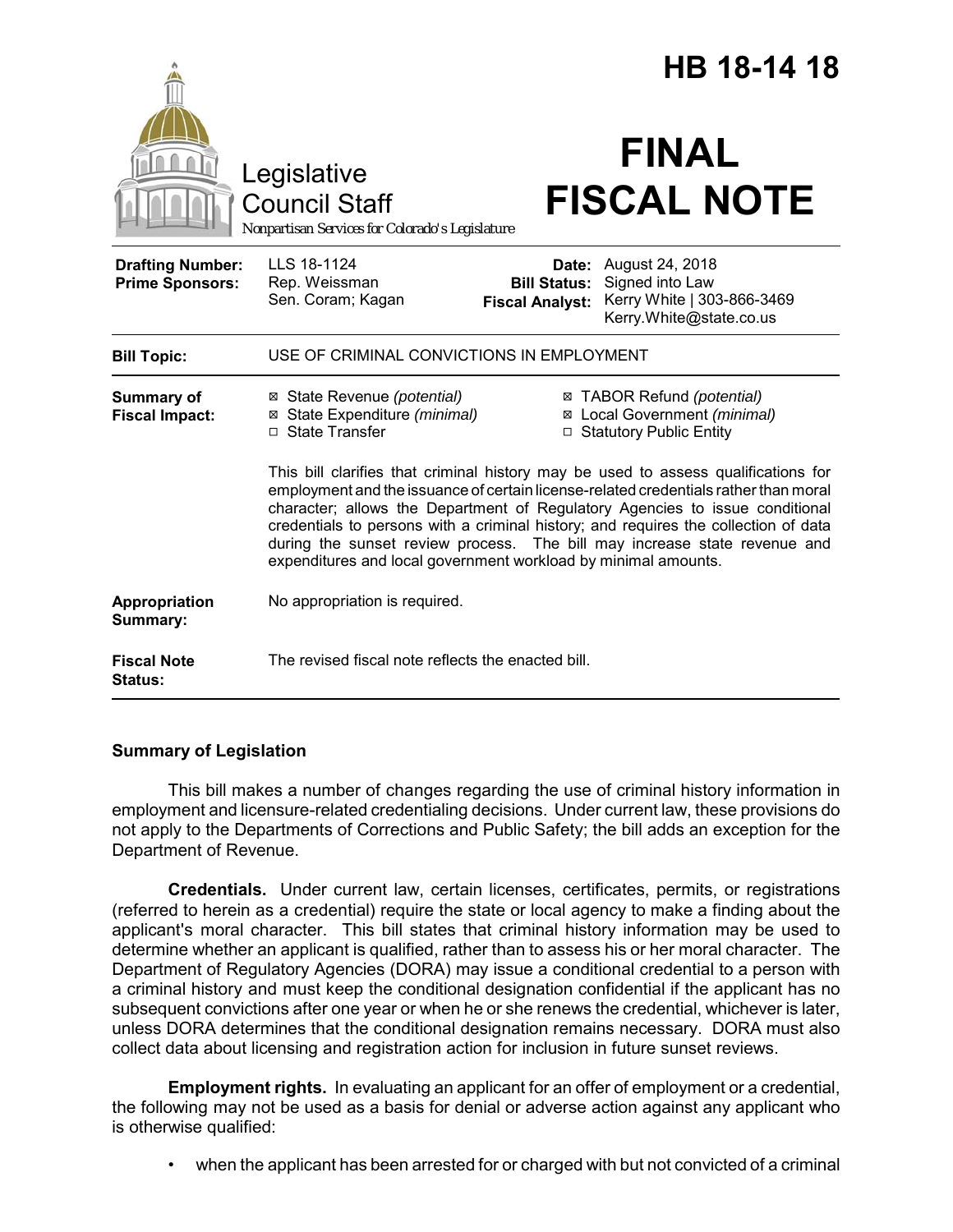offense and the criminal case is not actively pending, except that an agency may consider the conduct underlying the arrest;

- when the applicant has been convicted of a criminal offense but pardoned;
- when the applicant has been convicted of a criminal offense but records of the conviction have been sealed or expunged; or
- when a court has issued an order of collateral relief specific to the credential sought by the applicant.

For professions involving direct contact with persons susceptible to abuse or mistreatment, criminal history may be used when making credentialing or employment decisions.

### **State Revenue**

Beginning in the current FY 2017-18, the bill allows the DORA to issue conditional credentials to individuals with criminal convictions, which may increase state cash fund revenue from credentialing fees. As of this writing, it is unknown how many individuals would apply for conditional credentials and for which occupations. As such, the precise impact to state revenue has not been estimated.

### **TABOR Refund**

This bill may increase state revenue from credentialing fees, which may increase the amount of money required to be refunded under TABOR for FY 2018-19 and FY 2019-20. A TABOR refund obligation is not expected for the current FY 2017-18. Since the bill may increase the TABOR refund obligation without a corresponding change in General Fund revenue, the amount of money available in the General Fund for the budget may decrease by an identical amount. State revenue subject to TABOR is not estimated for years beyond FY 2019-20.

### **State Expenditures**

Beginning in the current FY 2017-18, this bill increases workload for DORA to conduct outreach and rulemaking; issue any new conditional credentials; and collect data concerning licensing and registration actions for sunset review hearings. These impacts are assumed to be minimal and do not require an increase in appropriations for DORA.

All departments may have an increase in workload to update hiring policies and procedures to comply with the employment practices required by the bill. No change in appropriations is required for any state agency.

### **Local Government**

Similar to the state and beginning in FY 2017-18, to the extent that local governments issue credentials that are affected by the bill, the bill may alter how decisions are made by requiring that criminal history only be used to assess qualifications, rather than character. In so doing, it may cause additional credentials to be issued, which will increase local government revenue and expenditures by an indeterminate amount. Local government employers may also have similar workload to update hiring policies and procedures to reflect the requirements of the bill. These impacts are assumed to be minimal.